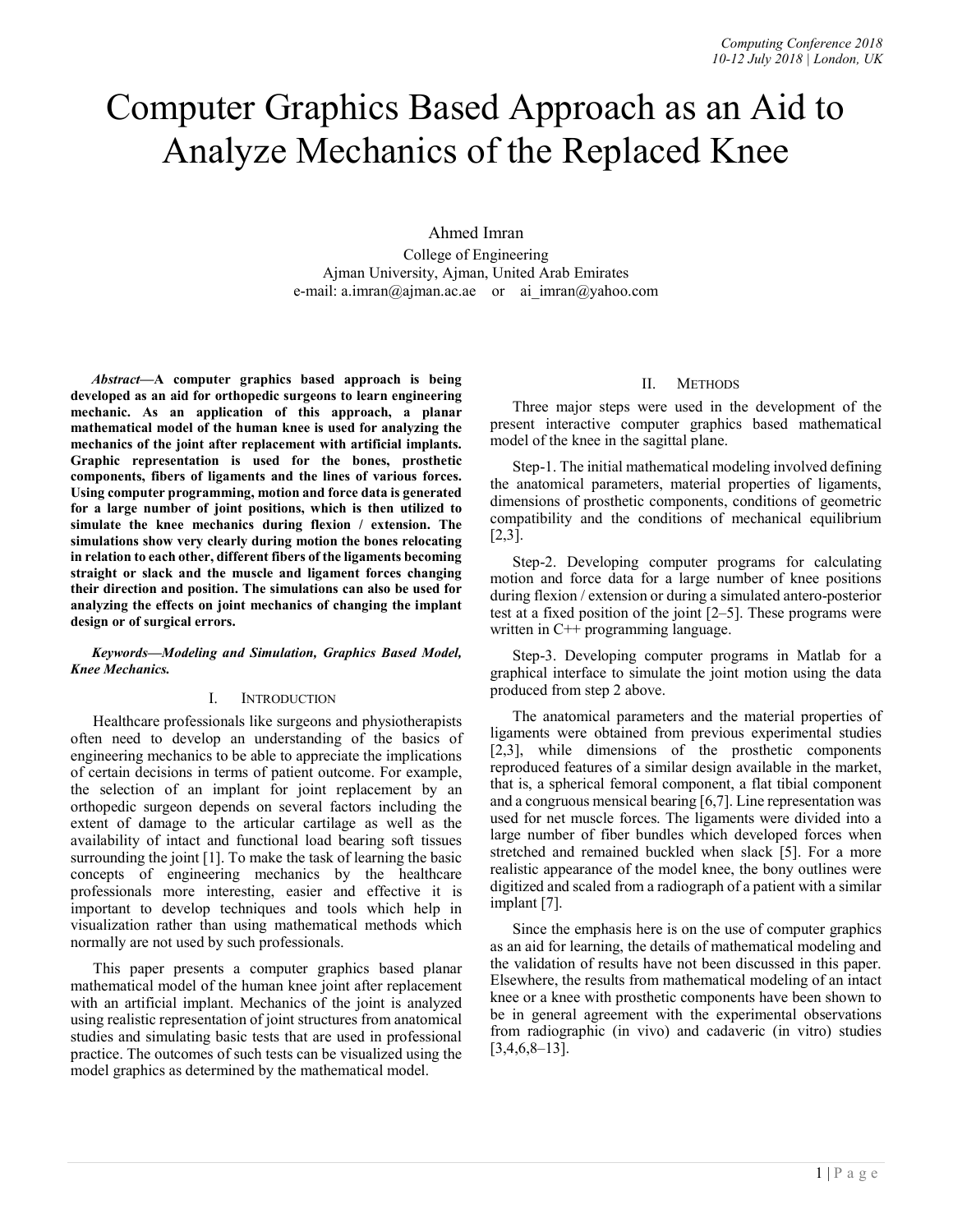

Fig. 1. An image from the graphic interface of the model knee with various elements marked.



Fig. 2. The model knee shown at  $0^\circ$ ,  $60^\circ$  and  $120^\circ$  flexion.

# I. RESULTS AND ANALYSIS

Fig. 1 shows graphic interface for the model knee at 30° flexion with various elements marked. The control buttons provide various options like simulating flexion / extension, selecting a specific flexion angle, hiding or showing specific pairs of ligaments (that is, cruciate ligaments and/or collateral ligaments), simulating anterior or posterior tests at a fixed

flexion angle. The fibers of the ligaments were shown by curves when slack, by thin straight lines when ready to stretch [5] and by thick straight lines if stretched developing forces.

Fig. 2 shows the model knee in three different positions at 0, 60 and 120 degree flexion. While the lower bone or the tibia is shown fixed, the upper bone or the femur is shown to rotate as well as translate posteriorly during flexion suggesting that the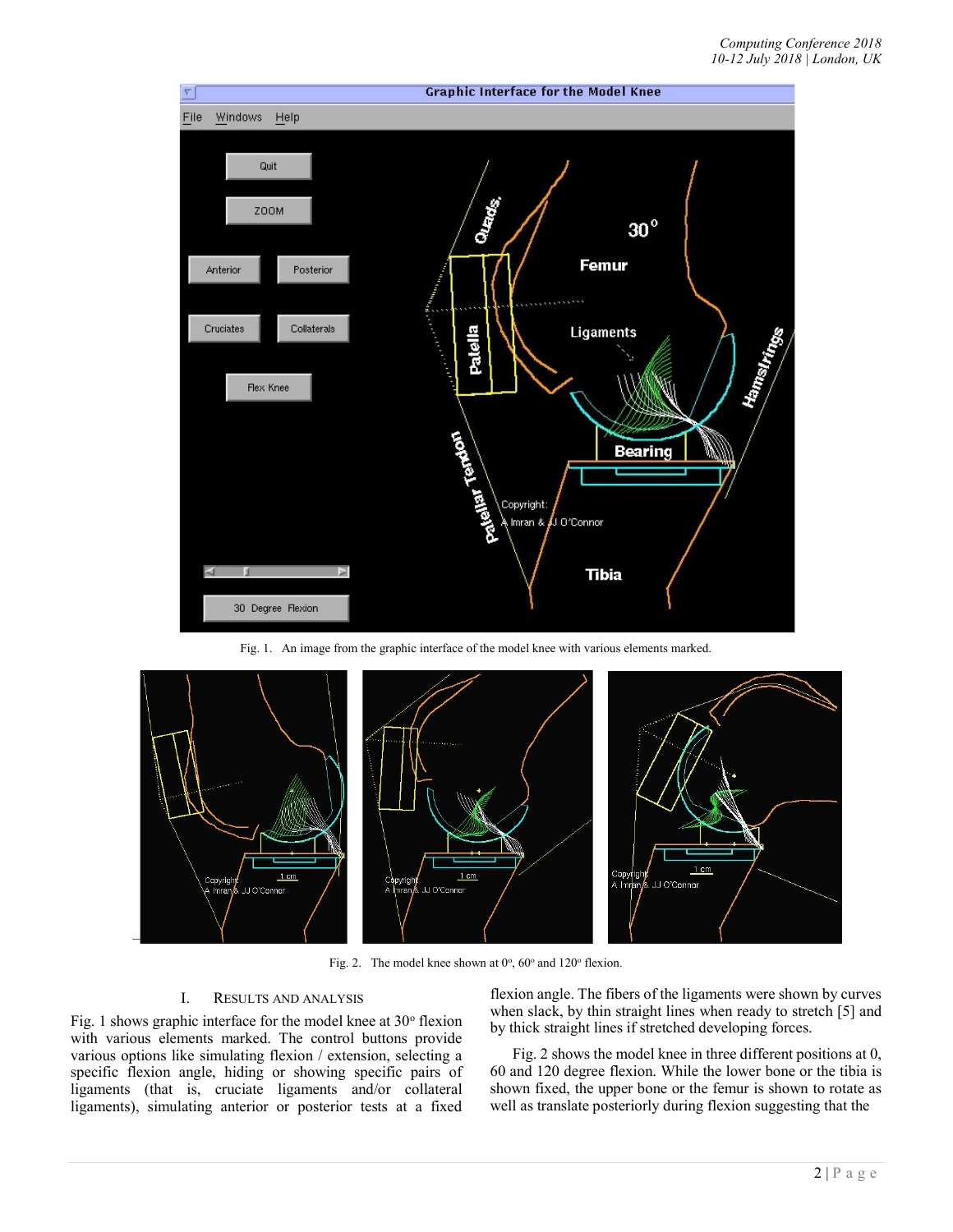

Fig. 3. The knee shown with all the modeled ligaments.



Fig. 4. Effects of a simulated test with anterior force on tibia resulting in stretched fibres of the anterior cruciate ligament.



Fig. 5. Effects of a simulated test with posterior force on tibia resulting in stretched fibres of the posterior cruciate ligament.

replaced knee did not act as a simple hinge joint. Notice that the selected placement of the prosthetic components on the bones did not stretch the ligament fibers in any flexion position – they were either slack or just ready to stretch. This behavior has clinical significance [7].

The lines representing muscle forces changed their orientations during flexion. In addition, the ligament fibers became straight or slack. The slackness in the fibers depended on the joint position.

The meniscal bearing inserted between the femoral and tibial components translated on the tibia and allowed femoral rotation while maintaining congruency in all positions of the joint.

Fig. 3 shows the model knee with the cruciate and collateral ligaments with different attachments on the bones. The medial collateral ligament was modeled in three layers. Fibers from these layers may be removed as per surgical practice during replacement. The model allows analysis of the joint mechanics with the ligaments sacrificed either partially or fully.

Fig. 4 and Fig. 5 show the effects of a simulated anteroposterior test whereby the joint laxity is assessed by holding one bone and translating the other antero-posteriorly at a fixed flexion angle. The model shows how the ligament fibers are recruited and forces are developed as the bones translate relative to each other.

These are some of the several features of the model that can be utilized to study the joint behavior. A lot more can be learnt from this graphic approach. For example, the model can be used to analyze the effects of choosing a bearing either thicker or thinner than the one shown here resulting either in stretched ligaments or in increased joint laxity respectively – both of these effects have clinical consequences. Similarly, the effects of malplacement of the prosthetic components, or the effects of prostheses of altogether different designs can be studied. Other clinical / laboratory tests can also be simulated.

## II. CONCLUSIONS

The computer graphics based model presented here can be used as an aid for learning without going into the mathematical details or calculations involved in analyzing the mechanics. The model simulates the knee joint mechanics after prosthetic replacement. Certain features of the model have been presented here showing the effects of joint motion on positions and orientations of various structures as well as the effects during a simulated laxity test. Though limited to the sagittal plane, the model results have shown general agreement with the experimental observations available from literature. It can be a useful tool to gain insight into the mechanical behavior of the joint after replacement with different prosthetic designs, the effects of the surgical decisions like sacrificing or retaining certain ligaments as well as the effects of surgical errors in the placement of components.

#### **ACKNOWLEDGMENT**

The author would like to acknowledge Professor J. J. O'Connor for support, guidance and feedback.

#### **REFERENCES**

- [1] J.W. Goodfellow and J.J. O'Connor. "The Anterior Cruciate Ligament in Knee Arthroplasty: A Risk Factor With Unconstrained Meniscal Prosthesis". Clin Orthop, 276, 1992, pp. 245–52.
- [2] A.B. Zavatsky. "The Functional Architecture of Human Knee Ligaments". PhD thesis, University of Oxford, 1993.